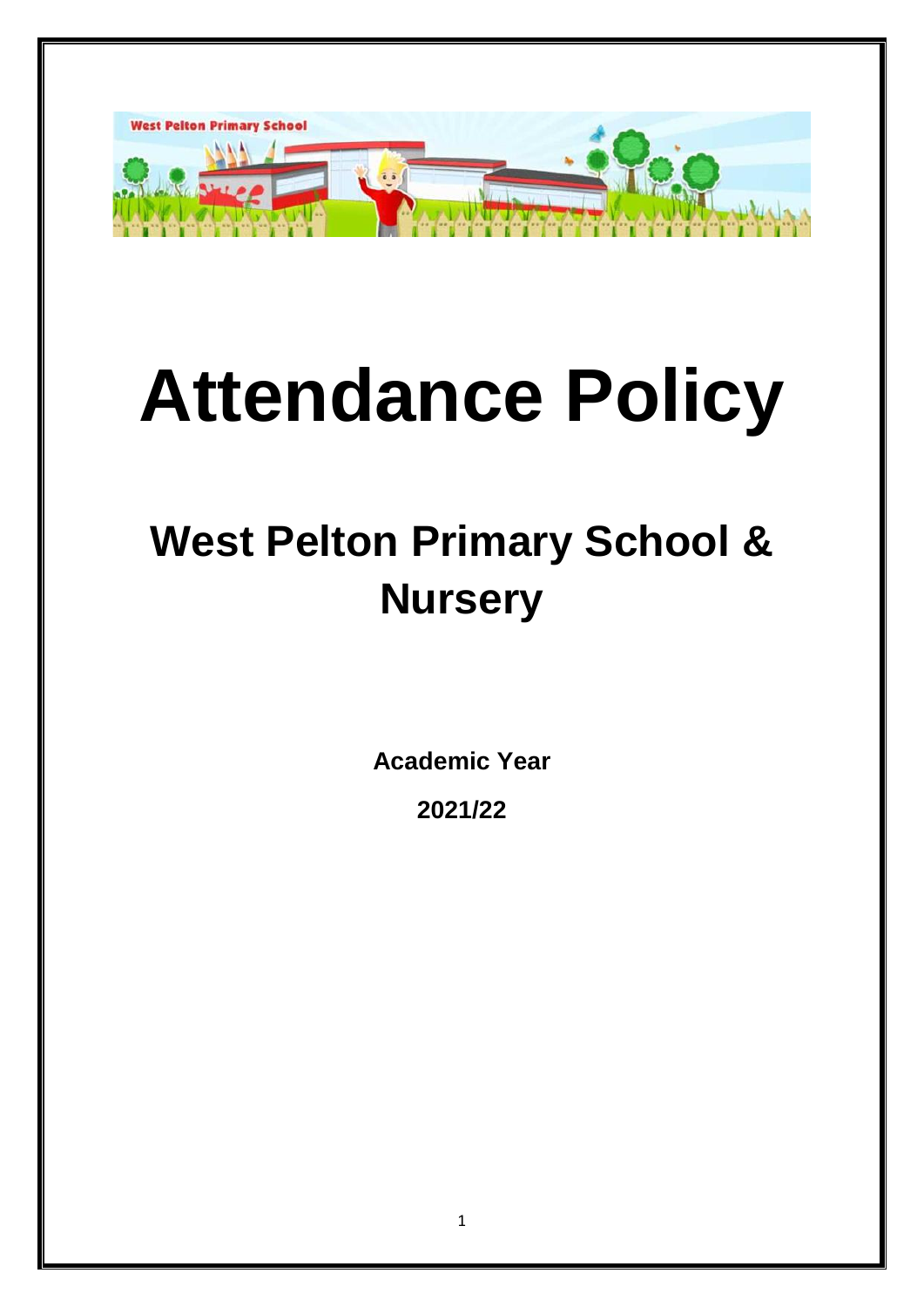# **Attendance Policy**

# **West Pelton Primary School**

#### **Electronic File Pathway:**

| Pathway:               |  |
|------------------------|--|
| <b>Version Number:</b> |  |

#### **Document History Log:**

| <b>Author of</b> | Job role:          |  |
|------------------|--------------------|--|
| document:        |                    |  |
|                  |                    |  |
| Date document    | <b>Approval by</b> |  |
| created:         | Governing Body:    |  |
|                  |                    |  |

#### **Annual Review History:**

| <b>Task</b>            | <b>Date Reviewed</b> | <b>Reviewed by</b> | <b>Signatories</b> |
|------------------------|----------------------|--------------------|--------------------|
| First document review  |                      |                    |                    |
| 2 <sup>nd</sup> Review |                      |                    |                    |
| 3rd Review             |                      |                    |                    |
| 4 <sup>th</sup> Review |                      |                    |                    |

#### **Revisions Log:**

| <b>Revision</b> | Date of<br>revision | <b>Reason for revision</b> | <b>Resulting</b><br>version<br>number | <b>Signatories</b> |
|-----------------|---------------------|----------------------------|---------------------------------------|--------------------|
|                 |                     |                            |                                       |                    |
|                 |                     |                            |                                       |                    |
|                 |                     |                            |                                       |                    |
|                 |                     |                            |                                       |                    |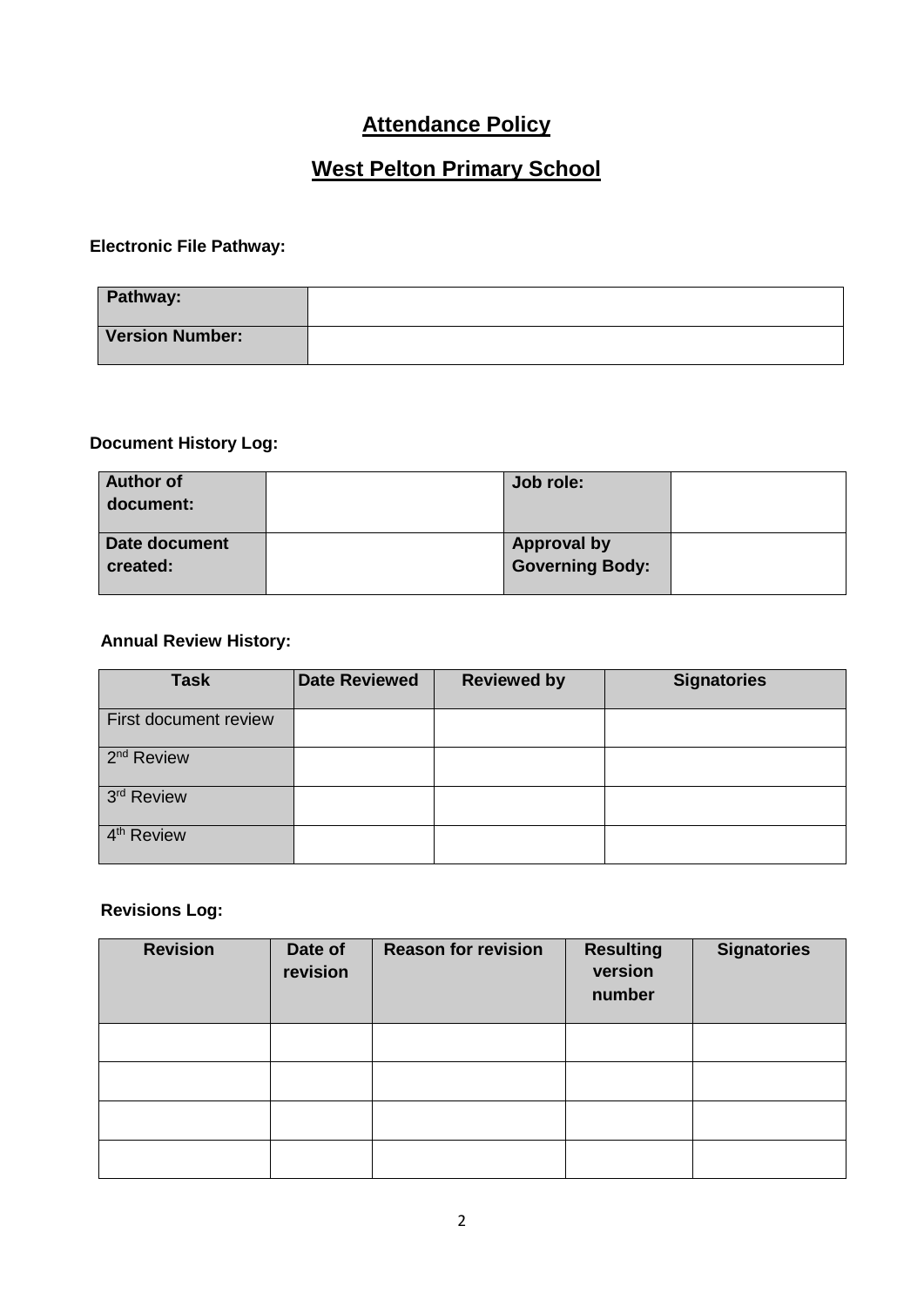# **West Pelton Primary School- Attendance Policy**

West Pelton Primary School seeks to ensure that all of its pupils receive an education which maximises opportunities for each pupil to realise his/her true potential. The school will strive to provide a welcoming, caring environment, whereby each member of the school community feels wanted and secure.

We believe that all students benefit from the education we provide, and therefore from regular attendance. Regular school attendance plays a vital role in children's wellbeing and their education, ensuring that their current learning needs are being met but also building their future ability to learn.

From September 2020, it will once again become parent's legal duty; to ensure their children attend school regularly and on time. As a school we will work pupils and their families to support parents to meet these legal duties and to ensure children can benefit from attending school regularly.

The school has established an effective system of incentives and rewards which acknowledges the efforts of pupils to improve their attendance and timekeeping and will challenge the behaviour of those pupils and parents who give low priority to attendance and punctuality.

This policy has been reviewed and rewritten in line with the DFE 'School attendance Departmental advice for maintained schools, academies, independent schools and local authorities' (October 2014), 'School attendance parental responsibility measures' (January 2015) and DfE 'Guidance for full opening of school' 31 July 2020.

This policy is supported by our policies on safeguarding, bullying, behaviour and inclusive learning.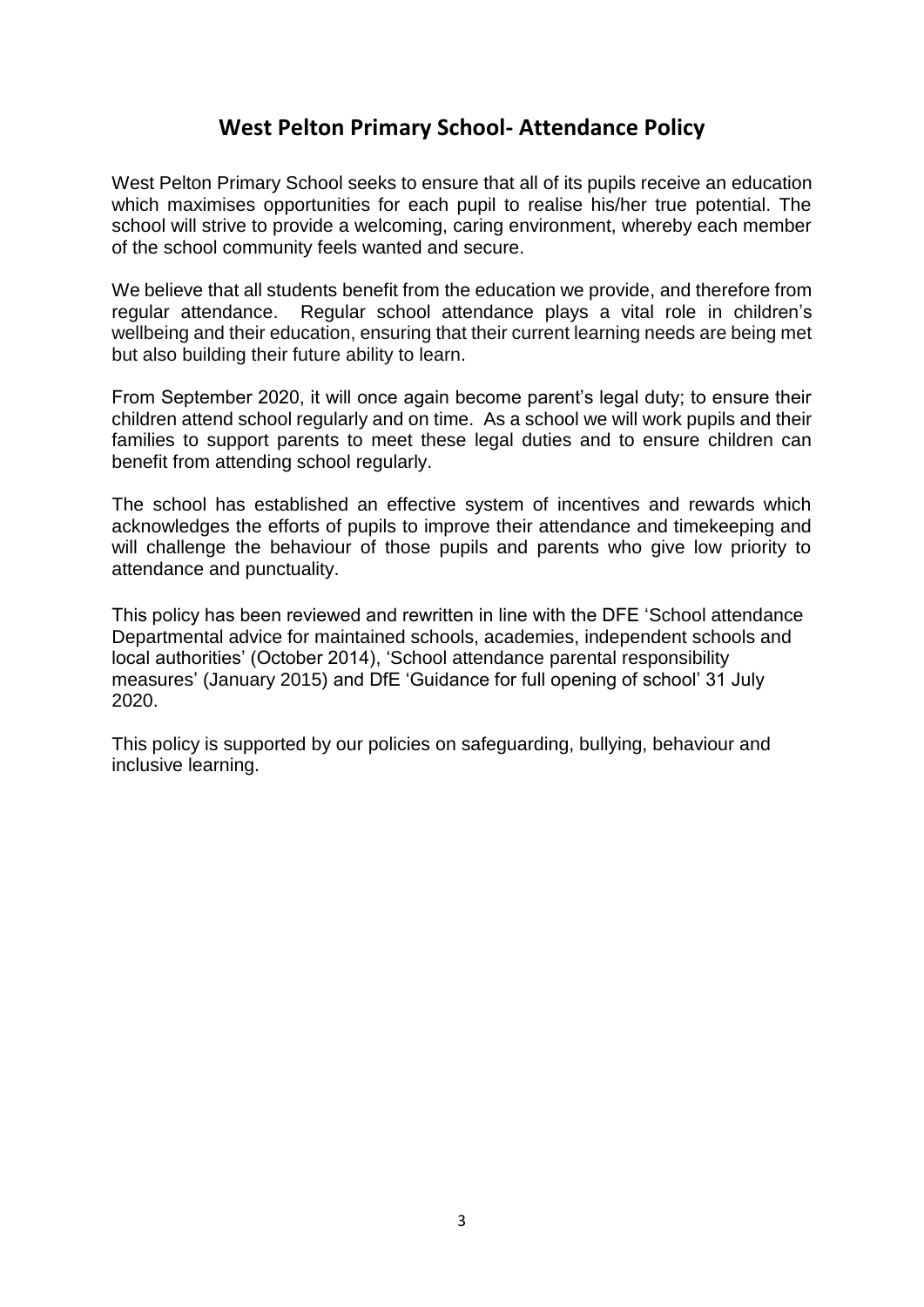#### **1. Attendance and Attainment**

We recognise that the relationship between attendance and achievement of our students is inextricably linked.

Regular school attendance is crucial to maximise pupil progress and enjoyment of learning, and for this reason the school is dedicated to ensuring its attendance policy is adhered to.

#### **We will ensure that:**

- All students have an equal right, and access to, an education in accordance with the national curriculum, or agreed alternative.
- Students will not be deprived of their education opportunities by, either their own absence or lateness, or that of students.
- Action is taken where necessary to secure an improvement in attendance.

#### **2. The Law**

You need to make sure your child attends school regularly and on time. Because parents are responsible for this duty in law, you will be **breaking the law** if you do not do this and there are no good reasons for missing school.

The School and Local Authority **want to help you if you have a problem.** If attendance does not get better or you do not accept help and support offered, the Council may issue you with a warning notice, Penalty Notice or ask you to attend an interview to ask you questions about whether you have broken the law.

If you go to court and are found guilty of an offence, you could be fined up to £1,000 for a less serious offence or up to £2,500 if the law breaking is more serious. **In very serious cases, the court may involve the probation service or consider up to 3 months in prison.**

#### **3. Attendance Procedures**

#### **a) On the first day off**

If a child is absent for any reason, parents or carers are asked to phone the School Office giving a reason for the child's absence. If a child is absent from school and there is no phone call from home then school will phone home to inform parents that the child is not in school and enquire about a reason why.

Doctors and dentists appointments should be made outside of school time. If this is not possible, your child should miss the minimum amount of school time necessary. If they are well enough to come back to school following the appointment they need to.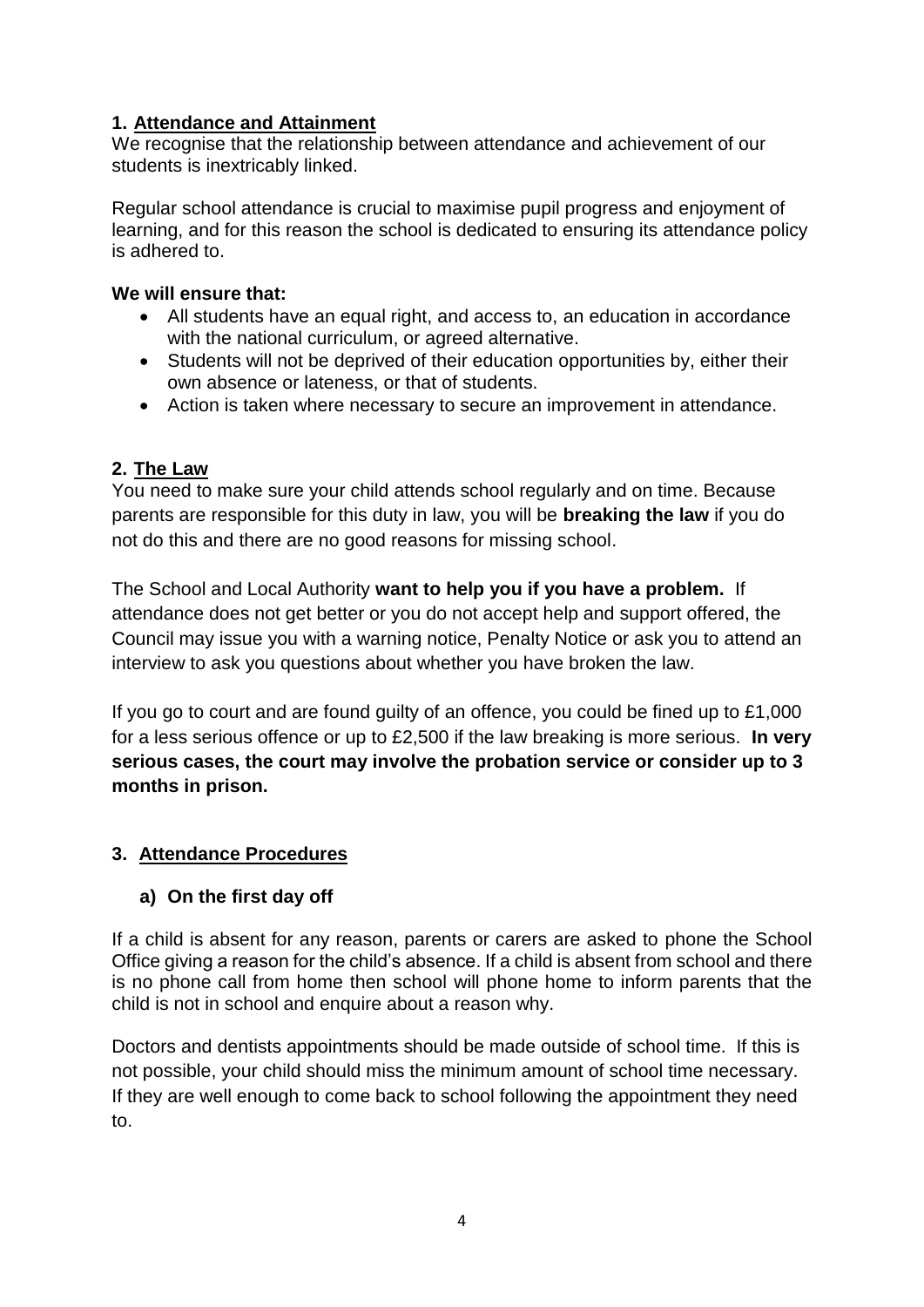#### **b) Coronavirus symptoms**

If your child, or a member of your household, has any of the following symptoms; new and persistent cough, a high temperature or loss of, or change in, their normal sense of taste or smell then you must **immediately take the following actions**:

- Report the reason for absence to school
- Self-isolate
- Arrange a coronavirus test
- Provide school with the results of that test

**Self-isolating -** the person with symptoms must self-isolate for 10 days and other members of their household (including any siblings) should self-isolate for 14 days from when the symptomatic person first had symptoms. If you have tested positive whilst not experiencing symptoms but develop symptoms during the isolation period, you should restart the 10 day isolation period from the day symptoms develop.

If you are self-isolating you should not leave your home. This includes going to work/school, going shopping even for medication, going for exercise (this can be done in your garden). You should also not have any visitors.

#### **How we will support you as a school:**

- We will be asking why your child is off and ask for test results to be provided, so that we can protect all of our pupils, staff and families.
- We will make sure the reasons for absence are correctly recorded on the register. Where parents have done all that has been asked in reporting absences and providing test results, these absences will be authorised by the school.
- We will follow all safety measures set out by the government.
- If pupils are self-isolating but do not have symptoms, we will provide work for them to do at home, stay in touch and monitor the work that they are doing.
- If any additional support is needed please contact school.

#### **Periods of extended absence (not related to coronavirus)**

If a child's absence continues beyond 3 days then parents are requested to notify the school to update them. If a phone call is not received then the school will contact home to verify the absence.

If the school receives no reason for any absence then an unauthorised absence will be recorded. Continued absenteeism and unauthorised absences could result in further action such as referral to the Attendance Improvement Team to consider enforcement action and possibly a fixed penalty notice (this includes unauthorised absences accrued through leave of absence taken during term time).

#### **c) Help & Support:**

If you need help with attendance, it is important that you contact school about the issues as soon as possible. The quicker we know what the problem is, the quicker that we can work together to solve it, and put a plan together which will meet your child's needs and ensure your child can benefit from all that school has to offer.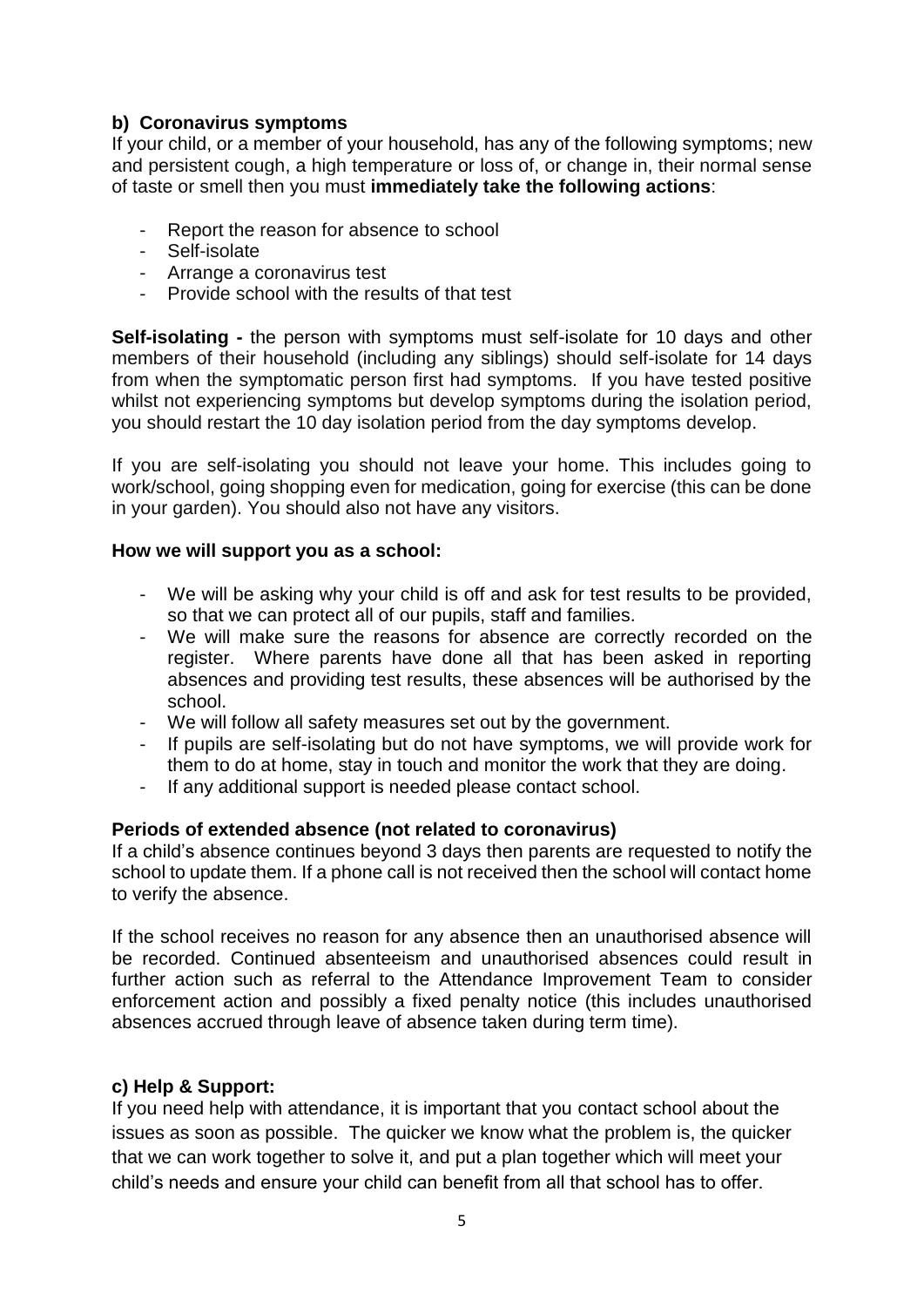Where needed we can also involve other services to make sure that your child and your family gets the right support, at the right time from the right people.

#### **d) Communication:**

We are asking all parents to please remember to report and explain the reasons for absence and to make sure your contact and emergency contact details are up to date.

It is vital, that school can contact parents if their child becomes unwell during the school day or in order to discuss the reasons for absence.

The School will analyse absence across the school. As a result of this, some families will receive letters to inform them if their child's absence is lower than it should be if no prior discussion has taken place (unless this is due to coronavirus/frequent hospital appointments and/or long term medical needs). If we have concerns regarding your child's attendance then we may contact you by phone, letter, invite you to a meeting or make a visit to your home.

As a parent you may identify concerns about school attendance early on if you have seen a change in your child's attitude to school or in their willingness to attend. If this is the case, please share your concerns with us and we can work together to ensure that school attendance doesn't ever need to decline. The quicker that concerns are shared, the quicker they can be resolved.

The school will work with you to discuss ways that we can offer support in finding a way to improve attendance.

#### **e) Enforcement Action:**

If, following the schools attempts to intervene there is no significant improvement and no good reasons for absences (i.e. absences are not supported by relevant evidence), or you have not co-operated with the school's attempts to improve the situation the school are required to consider referring the matter to the Local Authority for enforcement action.

The High Court has confirmed that the school's Head Teacher authorises absences. If your child misses school a lot because of illness, or if school do not know of any serious health issue that would mean your child could miss school a lot, the school may ask to you to provide medical evidence to authorise absences.

We are committed to supporting your child effectively, to ensure that they get the very best education possible and therefore have the best life chances. All challenges made concerning persistent absences, will be handled sensitively and in confidence.

#### **f) Punctuality:**

Registration time is at **9.00am** and **1.00pm** for Foundation and Key Stage One and **1.15pm** for Key Stage Two at which point the pupil entry gates will be locked and all pupils must enter by the main entrance. It is so important for all children to be on time, as missing the first few minutes of any lesson can be disruptive and unsettling, both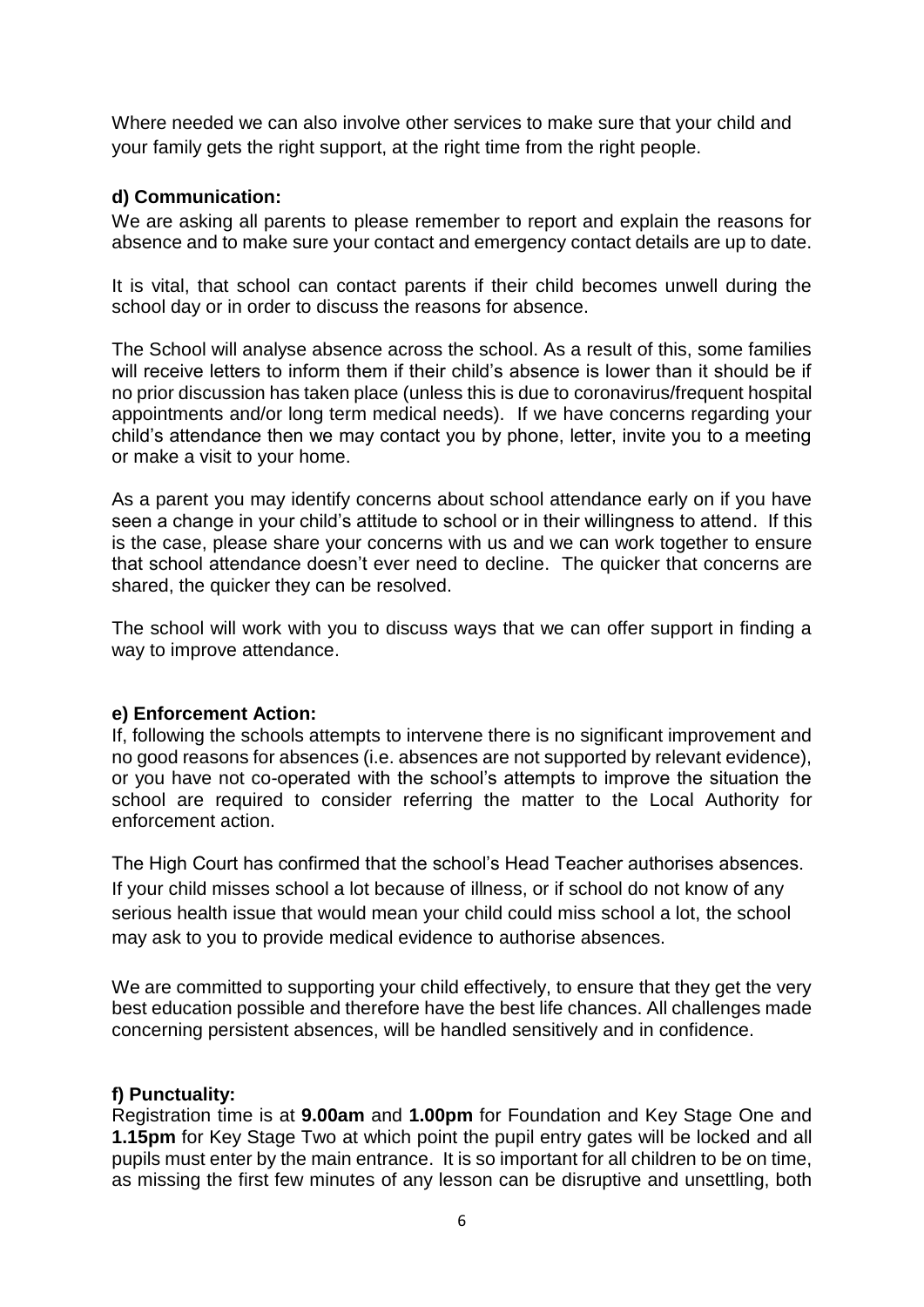for children and for the rest of the class. If a child arrives in school up to 15 minutes after this time then a late mark will be recorded in the register (L). Registers will be closed at this point and any children arriving more than 15 minutes late will be recorded as (U) which is a late after registers close mark and this is classed as an unauthorised absence (a number of these marks can also contribute to a fixed penalty notice being issued).

#### **If your child is late for school:**

All children arriving late at school will be asked the reason for their lateness and this will be recorded on the school's attendance data base (SIMs).

#### **1. If a child is late (after registers close) for school on a number of occasions;**

A letter will be sent home from school to parents to say their child's punctuality is causing some concern. An appointment with the Head will be offered to discuss ways that the school can offer support in finding a way improve this. Incentives to improve punctuality may also be offered to pupils e.g. improving their punctuality over 2 weeks to earn a school alarm clock.

#### **2. If lateness becomes persistent** with no identifiable reason –

A letter will be sent home from school with a specific appointment given to meet with Head Teacher or deputy head for a 'planning meeting'. This will aim to address any issues which may be behind this pattern of poor punctuality.

#### **3. If the school continues to have concerns about a child's punctuality;**

Then a referral may be made to the Attendance Improvement Team to consider if enforcement action is required.

#### **g) Leave of Absence in Term Time**

Head teachers are no longer able to grant leave of absence during term time **unless there are exceptional circumstances.** The school will consider each request of absence individually; taking into account the circumstances, such as; the nature of the event for which leave is sought, the pupil's prior attendance and any important events taking place in school at that time e.g. termly tests.

An application for leave of absence must be made well in advance via a form which is available from the school website or in person from the school office. Where a leave of absence is granted, the head teacher will determine the number of days a pupil can be away from school. A leave of absence is granted entirely at the head teacher's discretion. As stated in the most recent DFE guidance on attendance, if an application for leave of absence is not made prior to the time of the required absence then the absence will be recorded as unauthorised regardless of circumstances.

#### **Please note that absence will not be authorised under any circumstances during any period of public examinations or internal assessments.**

#### **5. Promoting good attendance and punctuality**

In order to promote attendance and punctuality the school will give out a weekly trophy for the class with the best attendance. Further to this, any children who achieve 99- 100% attendance over each half term will receive a certificate and prize in assembly.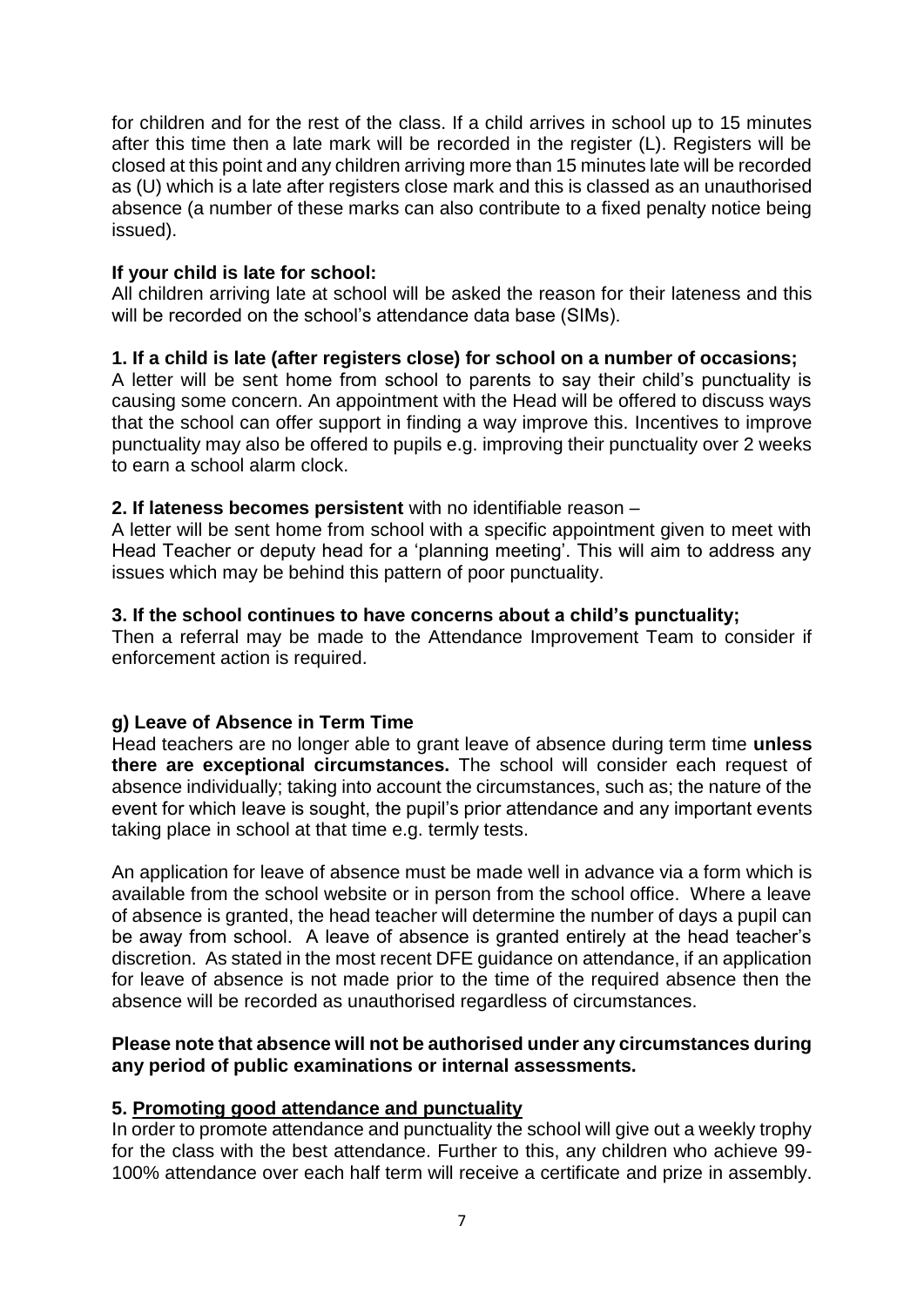Attendance percentages will be shared with parents on a weekly basis on the school newsletter, at termly parents' meetings and also annual reports to parents will contain a record of individual pupils' attendance.

#### **6. Children Missing from Education:**

If you move from the area and your whereabouts are unknown, the school can legally remove your child from the roll after 20 school days of unauthorised absence. It is **vital that if you keep school informed of any change of details** and regularly update them if details change. Your child may be at risk of losing their school place if your whereabouts are not known.

It is also important that emergency contact information is kept up to date and that if you are leaving the area, you provide details of where and how you can be contacted. If you do not do this and the school is unable to trace your child, this would be treated as a **safeguarding matter.**

### **7. Roles and Responsibilities**

#### **Governing Body:**

As part of our school approach to maintaining high attendance, the governing body will:

- Ensure that the importance of attendance is made clear by promoting the relevant school policies and guidance directed to parents and staff.
- Annually review the school's attendance policy and ensure that all provisions are in place to allow school staff, parents, and students to implement the policy effectively.
- Ensure regular meetings of the behaviour and attendance sub-committee take place and they will take the lead role in monitoring attendance and coordinating provision and policies for attendance. The governor's meetings will review and discuss attendance issues that have arisen in order to be fully aware and supportive of expected attendance targets for the year.
- Ensure that the school is implementing effective means of recording attendance and organising that data, including for children who are educated off site.

#### **School Leadership Team:**

As part of our school approach to maintaining high attendance, the leadership team will:

- Be active in their approach to promoting good attendance with students and their parents.
- Ensure the school's teaching and learning experiences encourage regular attendance and that students are taught the value of high attendance for their own progression and achievement.
- Coordinate with the governing body to monitor the implementation of the policy and its effectiveness, with annual review of full policy.
- Ensure that all staff are up to date with the school's attendance policy and that staff are fully trained to recognise and deal with attendance issues.
- Ensure government legislation on attendance is complied with and that the leadership team are up to date with any legislation changes and how to